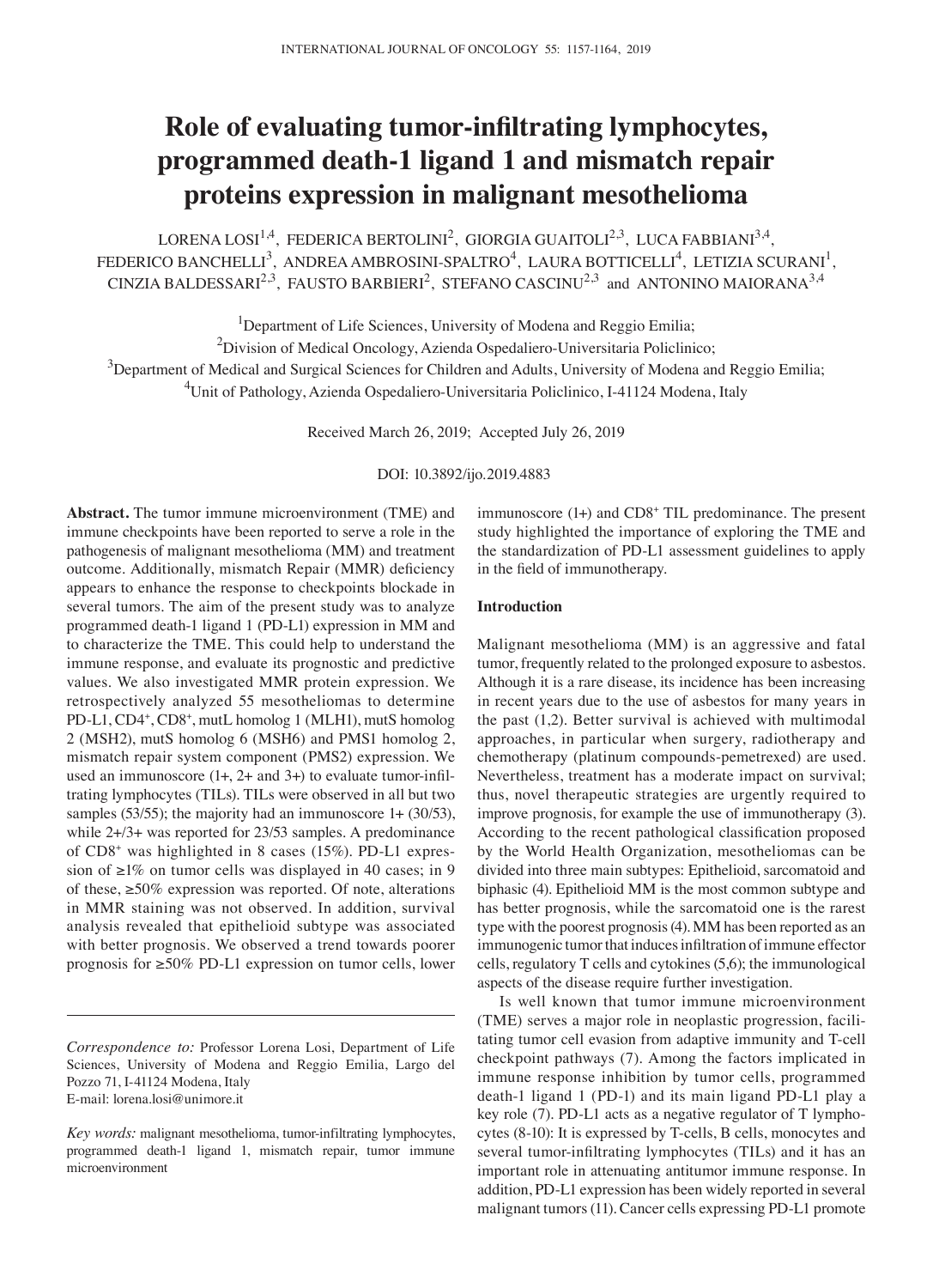the apoptosis of antigen-specific human T-cell clones (12) and inhibit CD4+ and CD8+ T-cell activation, thus decreasing the immune action against tumor cells (12). Immune checkpoint inhibitors (ICIs) have already shown promising results in other tumors (13), and are also under investigation in MM in which the expression of PD-L1 has been detected, regardless of the predictive value in this neoplasia (3,14). ≥1% PD-L1 expression is reported with different percentages in patients with MM (15-21), with higher positivity rates in non-epithelioid subtypes (18,19).

Given the interaction between immune infiltrate and neoplastic cells, the characterization of TME could be of great value not only to understand the immune response, but also to determine its possible prognostic value.

Additionally, the value of the combined immunoscore (PD-L1 expression in both tumor and immune cells) is increasing due to recent data in other tumor types (e.g. head and neck cancer). In particular the combined immunoscore seems to better predict efficacy to immunotherapy (22). Nevertheless, many studies into this field are lacking conclusive data (23).

An important role in various malignancies is played by mismatch repair (MMR) genes, such as mutL homolog 1 (*MLH1*), mutS homolog 2 (*MSH2*), mutS homolog 6 (*MSH6*) and PMS1 homolog 2, mismatch repair system component (*PMS2*). Some mismatch repair‑deficient tumors are sensitive to immune check point blockade, as of the increased number of neoantigens encoded by cancers, which enhance the anti-tumor response (24-26). Several studies have shown that the number of mutations in MMR genes correlates with the response to PD-1 blockade, providing further support for a relationship between mutational burden and treatment response (25,27). MMR-deficiency may be considered in the identification of patients who may benefit from PD‑1 pathway blockade.

MM has a lower tumor mutational burden when compared with other cancers (28); however, some patients may benefit from ICIs; this response may be related to the presence of immune cells in tumor microenvironment.

The aim of this retrospective study was to evaluate PD-L1 expression in tumor cells and TILs in different histological subtypes of MM, and to characterize the immune microenvironment. MMR protein expression was been also investigated. Additionally, these parameters were evaluated in association with clinicopathological features to explore their possible prognostic value.

## **Materials and methods**

*Patient selection and samples.* Fifty-eight consecutive cases of MM were collected from January 2014 to December 2017 at the Division of Medical Oncology of Azienda Ospedaliero-Universitaria Policlinico of Modena. Out of the initial cohort, 55 surgical formalin-fixed and paraffin embedded specimens were available from the Unit of Pathology of Modena and were histologically identified with a light microscope as MM after staining with hematoxylin and eosin. The cases included 10 samples from females and 45 from males. The median age at diagnosis was 74 years old (range 45-88 years). All the samples were obtained through surgical biopsies. The study was approved by the Ethical Committee of Azienda Ospedaliero-Universitaria of Modena (393/17).

*Immunohistochemistry.* All immunostainings were performed on the automated system Ventana BenchMark XT (Roche Diagnostics) (29) using the detection kit UltraView DAB; in the case of double staining for CD4 and CD8, the UltraView universal alkaline phosphatase red detection kit (Roche Diagnostics) according to the manufacturer's instructions. The following primary antibodies were used: Anti PD-L1 (clone 22C3, cat. no. M3653, Dako; Agilent Technologies, Inc.) diluted 1:100, anti-human CD4 (cat. no. 790-4423) and anti-human CD8 (cat. no. 790-4460) for TILs (Roche Diagnostics), and antibodies against MLH1 (cat. no. 790-5091), MSH2 (cat. no. 790-5093), MSH6 (cat. no. 790-5092) and PMS2 (cat. no. 790-5094) for MMR-related protein expression (Roche Diagnostics) prediluted. The use of 22C3 PD-L1 staining on Ventana's platform was supported by the assuring results reported in a recent paper (30). Positive controls were included in each staining run, human placenta for PD-L1, human tonsil for the immune markers, obtained from the Unit of Pathology of Modena. For MMR protein expression, a positive internal control was represented by non-neoplastic adjacent cells present in each slide. All sections were scored by two observers including one pathologist. PD-L1 expression was retained when tumor cells or TILs displayed a membranous staining, partial or complete of any intensity. The percentage of PD-L1 positive tumor cells relative to all viable tumor cells present in the specimen was recorded. PD-L1 positivity was defined as  $\geq$ 1% of tumor cells or TILs staining by immunohistochemistry (31). Tissue sections were analyzed for the presence of tumor lymphocytic infiltration scored according to Marcq *et al* (15). Therefore, we analyzed the presence of lymphocytes and lymphoid aggregates (score 0=0 aggregates; score 1=1-5 aggregates; score 2=5-10 aggregates; score 3=>10 aggregates) (15). A lymphoid aggregate was defined as  $\geq 50$ lymphocytes clustered together (15). Then, cases were classified in negative when absence of tumor lymphocytic infiltration was observed; immunoscore 1+ (score 1); immunoscore 2+ (score 2); immunoscore 3+ (score 3). To analyze the CD4+ and CD8+ components, a percentage of expression of each marker was obtained via the evaluation of the total TILs.

*Statistical analysis.* Descriptive statistics of the study patients were reported. Continuous variables were expressed as mean, median, standard deviation and range, while categorical variables as absolute and percentage frequencies. Associations between categorical variables were assessed by means of Fisher exact tests. The Mann-Whitney test was performed to evaluate the relationship between PD-L1 expression and histological subtype (epithelioid vs. others), stage at diagnosis, smoking history, professional asbestos exposure and gender. Overall survival times from diagnosis were graphically reported as Kaplan-Meier survival curves which were compared using a log-rank test. The survival analysis compared PD-L1 expression using different systems: In the first analysis, PD‑L1 expression evaluated on tumor cells, TILs, and on both cells types was stratified into <1, 1-49 and ≥50%. In the second analysis, PD-1 expression was stratified into  $\langle 50 \rangle$  and  $\geq 50\%$ , and in the third analysis into <1 and  $\geq$ 1%. Comparisons between survival curves were expressed as hazard ratios (HR) with 95% confidence interval from a Cox regression model. Statistical analyses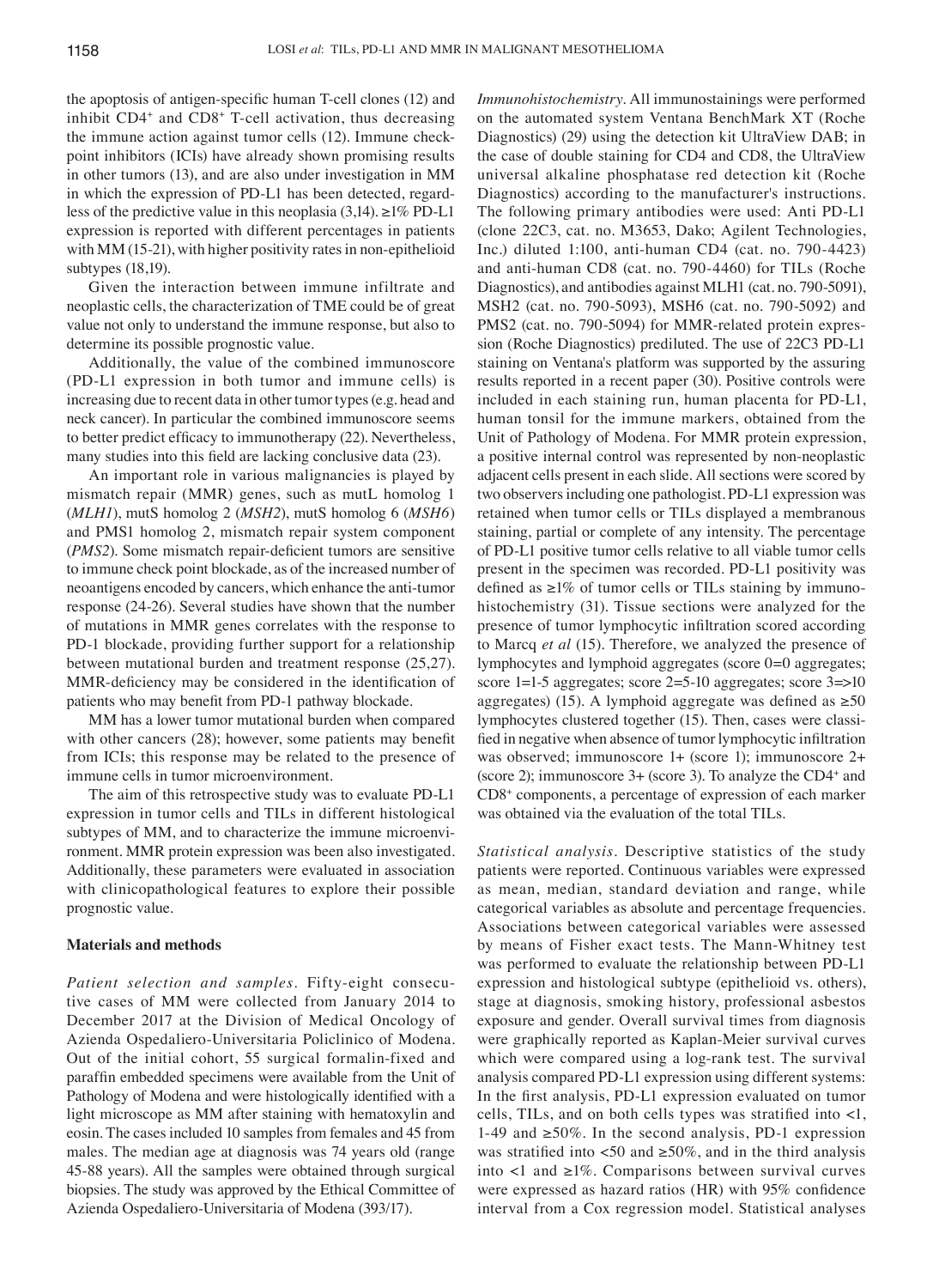were performed with R 3.4.3 (The R Foundation for statistical computing, Wien). P<0.05 was considered to indicate a statistically significant difference.

#### **Results**

*Patient population.* Samples comprised 44 epithelioid, 3 sarcomatoid, 7 biphasic and 1 desmoplastic tumors; 51 involved the pleura and 4 the peritoneum. According to the American Joint Committee on Cancer (32), 18 tumors were of stage I, 13 of stage II, 15 of stage III and 5 of stage IV; for 4 cases, the stage could not be evaluated. None of the patients received immunotherapy. The clinicopathological features of our MM series are summarized in Table I.

*Immune composition of MM tissue samples.* TILs were observed in all but two samples (53/55). The majority of cases had an immunoscore 1+ (30/53), while an immunoscore 2+ or 3+ was observed in 15/53 and 8/53 tissue samples, respectively. Tissue sections were stained for two immune cell markers. CD4+ and CD8+ TILs were present in all 53 samples. The CD8+ /CD4+ ratio was calculated dividing the percentage of CD8 positive cells on CD4 positive cells; the predominance of CD8+ compared with CD4+ was defined as a ratio >1. A predominance of CD8<sup>+</sup> expression was highlighted in 8 cases (15%). Representative examples of different immunoscore and CD4+ and CD8+ predominance are presented in Fig. 1.

*PD‑L1 expression on tumor cells and TILs, and its association with tumor lymphocyte infiltration.* The immunohistochemical analysis for PD-L1, using a threshold of ≥1% of tumor cells, showed membranous expression of PD-L1 in 40 tumors (73%) whereas 15 (27%) were negative (Fig. 2). According to Herbst *et al* (31), we added a third stratification variable considering PD‑L1 expression ≥50% of cells: Among the 40 positive cases, it was observed in 9 cases (5 epithelioid, 2 sarcomatoid, 1 biphasic and 1 desmoplastic). In two of them (one biphasic and one epithelioid), this high positivity was present both on tumor cells and on TILs. The expression of PD-L1 on TILs was detected in 32 cases (60%), of which two samples exhibited  $>50\%$ of PD-L1 staining (Fig. 2). PD-L1 positivity was evaluated both on tumor cells and TILs. In 11 cases negative expression was detected in both cell types, while 28 cases were positive both on tumor cells and TILs. In 23 of these, the results were concordant with PD-L1 between 1-49% and in two samples with PD-L1  $\geq$ 50%; while in three cases PD-L1 ≥50% was found only on tumor cells (Table II). In 10 cases PD-L1 positivity was detected only on tumor cells, 7 with PD-L1 between 1-49% and 3 with ≥50% (Table II). On the contrary, in 4 cases, PD-L1 was positive only on TILs, yet to a low degree (1%) (Table II).

The association between PD-L1 expression and CD4+ or  $CD8<sup>+</sup>$  predominance was reported in Table III (P=0.058). A predominance of CD4+ infiltrate was observed in the majority of tumors independently of PD-L1 expression. The correlation of PD-L1 and immunoscore is displayed in Table III. Higher immunoscore  $(2+/3+)$  was significantly associated to an intermediate PD-L1 expression (1-49%) (P=0.019). Representative examples of PD-L1 immunostaining are shown in Fig. 1.

Table I. Clinicopathological features of mesothelioma patients.

| $73.7 + 8.2$ |
|--------------|
|              |
| 74 (43-88)   |
|              |
| 45 (82%)     |
| 10 (18%)     |
|              |
| 44 (80%)     |
| 3(5%)        |
| 7(13%)       |
| $1(2\%)$     |
|              |
| 78 (14%)     |
| 28 (51%)     |
| 19 (35%)     |
|              |
| 30 (55%)     |
| 25 (45%)     |
|              |
| 4(7%)        |
| 51 (93%)     |
|              |
| 18 (33%)     |
| 13 (24%)     |
| 15 (27%)     |
| 5(9%)        |
| 4(7%)        |
|              |

*MMR protein expression.* In all the analyzed MM samples, no alteration in MMR staining was found.

*Association between PD‑L1 expression and clinicopathological features.* ≥50% PD‑L1 expression on tumor cells was significantly less common in the epithelioid subtype than in the other types (P=0.047). The absence of an association between PD-L1 expression was found with smoking history, asbestos exposure and stage. Furthermore, the link between gender with immune checkpoints showed no statistically significant differences. The association with PD-L1 expression on tumor cells was evaluated with three systems: <1 and  $\geq 1\%$ ; <1, 1-49,  $\geq 50$ ; <50 and  $\geq 50\%$ (P=0.282; P=0.572; P=0.202). Also, the CD8+ /CD4+ ratio (P=0.097) and immunoscore  $2+/3+$  vs. 1+ (P=0.164) exhibited no association with gender (data not shown).

*Association of PD‑L1 expression and tumor immune infiltrate with survival.* After an average follow up of 14.4 months, 22 (40.0%) patients were still alive; all but two had epithelioid mesothelioma, and the majority of them had PD-L1 expression <50%. The median overall survival time was 13.3 months. Median survival for patients for negative  $\left\langle \langle 1\% \rangle \right\rangle$ , moderate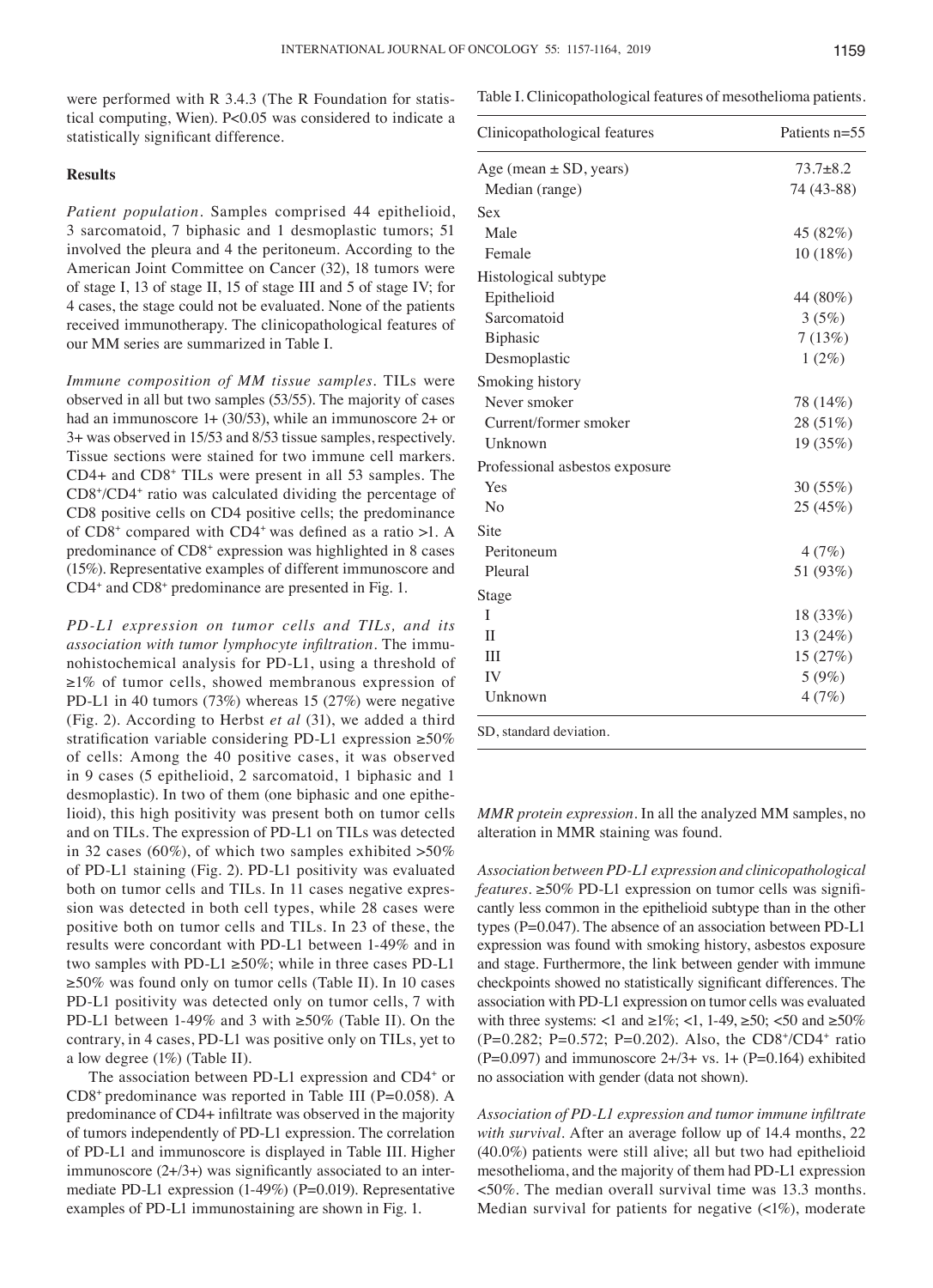

Figure 1. TILs of malignant mesothelioma tissue samples. Staining with hematoxylin and eosin indicated the presence of lymphoid aggregates. Immunoscore (A) 3+ and (B) 1+ (original magnification x100). Immunohistochemistry of PD-L1 expression on tumor cells and TILs. (C and D) Highly PD-L1-positive tumor cells  $\geq$ 50%. The arrow in panel C indicates a lower positivity for PD‑L1 in TILs. Original magnifications x100 and 400. The double immunohistochemical staining demonstrated the presence of lymphoid aggregates with CD4<sup>+</sup> (brown) and CD8<sup>+</sup> (red) lymphocytes. (E) Predominance of CD4+ , original magnification x200; (F) Predominance of CD8+ , original magnification x400. TILs, tumor‑infiltrating lymphocytes.



Figure 2. Histogram of the cases characterized by PD-L1 expression on tumor cells and TILs. PD-L1, programmed death-1 ligand 1; TILs, tumor‑infiltrating lymphocytes.

(from 1-49%) and strong PD-L1 staining  $(\geq 50\%)$  was 13.0, 20.6 and 5.1 months, respectively. Median survival for epithelioid subtype was 17.3 months, while for other subtypes it was 5.9 months. According to the CD8+/CD4+ ratio, median survival in patients with CD8<sup>+</sup> predominance was 3.3 months, while for CD4<sup>+</sup> predominance was 17.3 months. Furthermore, patients with an immunoscore 1+ had 13.0 months of overall

Table II. Combined expression of PD-L1 on TC and TILs.

|                         | $PD-L1 \ge 1\%$ | PD-L1 $<$ 1%         |            |
|-------------------------|-----------------|----------------------|------------|
| Cells                   | $1-49%$         | $> 50\%$             |            |
|                         |                 | 28/53(54%)           | 11/53(20%) |
| TC and TIL <sub>s</sub> | 23/53           | $2/53$ ; $3/53$ (TC) |            |
|                         |                 | 10/53(19%)           |            |
| TC only                 | 7/53            | 3/53                 |            |
|                         |                 | 4/53(7%)             |            |
| TILs only               | 4/53            |                      |            |

Number of all positive samples are shown. Expression of PD-L1 using a threshold of  $\geq$ 1% and stratified in two groups (1-49% and  $\geq$ 50%) was evaluated. PD-L1, programmed death-1 ligand 1; TC, tumor cells; TILs, tumor-infiltrating lymphocytes.

median survival, whereas it was equal to 20.6 months in patients with an immunoscore 2+/3+.

Survival curves based on the PD-L1 expression percentage  $(\leq 1, 1-49, \geq 50\%)$ , histological subtype, CD4<sup>+</sup> or CD8<sup>+</sup> predominance (expressed as CD8+/CD4+ ratio; Table IV) and immunoscore  $(2+/3+$  vs. 1+) are presented in Fig. 3 and HR values are listed in Table IV. Additionally, survival curves based on PD-L1 expression on tumor cells  $\left(\langle 1 \rangle \right)$  and  $\geq 1\%$ ) exhibited no statistically significant differences (Fig. S1).

Epithelioid subtype was associated with lower risk of death during the follow-up period (HR=0.42  $95\%$  CI=0.19-0.92; P=0.031). Moreover, we observed a trend toward a poorer prognosis for PD-L1 expression on tumor cells  $\geq 50\%$ , lower immunoscore (1+) and CD8<sup>+</sup> tumor-infiltrating lymphocytes predominance. When we consider only two groups of PD-L1 expression (<50 and  $\geq$ 50%), the association with survival was more apparent; however, statistical significance was not observed  $(P=0.116)$ . Furthermore, the association between PD-L1 expression on TILs (P=0.906 for <1, 1-49 and  $\geq 50\%$ ; P=0.657 for  $\lt 1$  and  $\geq 1\%$ ) and the combined expression on tumor cells and TILs (P=0.285) with survival were not statistically significant.

As the extent of PD-L1 positivity was less observed in the epithelioid subtype, we applied the survival analysis only on these cases. Under these conditions, no statistically significant association was reported between PD‑L1 expression and survival (P=0.362 for <1, 1-49 and ≥50%; P=0.974 for <1 and  $\geq 1\%$ ; P=0.168 for <50 and  $\geq 50\%$ ). Additionally, CD8<sup>+</sup>/CD4<sup>+</sup> ratio (P=0.474) and immunoscore  $2+/3+$  vs. 1+ (P=0.183) were not linked to survival.

#### **Discussion**

The present study aimed to evaluate PD-L1 expression on tumor cells and on TILs, to characterize the immune microenvironment and investigate MMR protein expression in MM. We also explored the possible prognostic value of these parameters.

In our series of MM, PD-L1 expression on tumor cells was observed in 73% of cases using a cut-off value of  $\geq$ 1%. This finding is in accordance with several studies (13,16,17),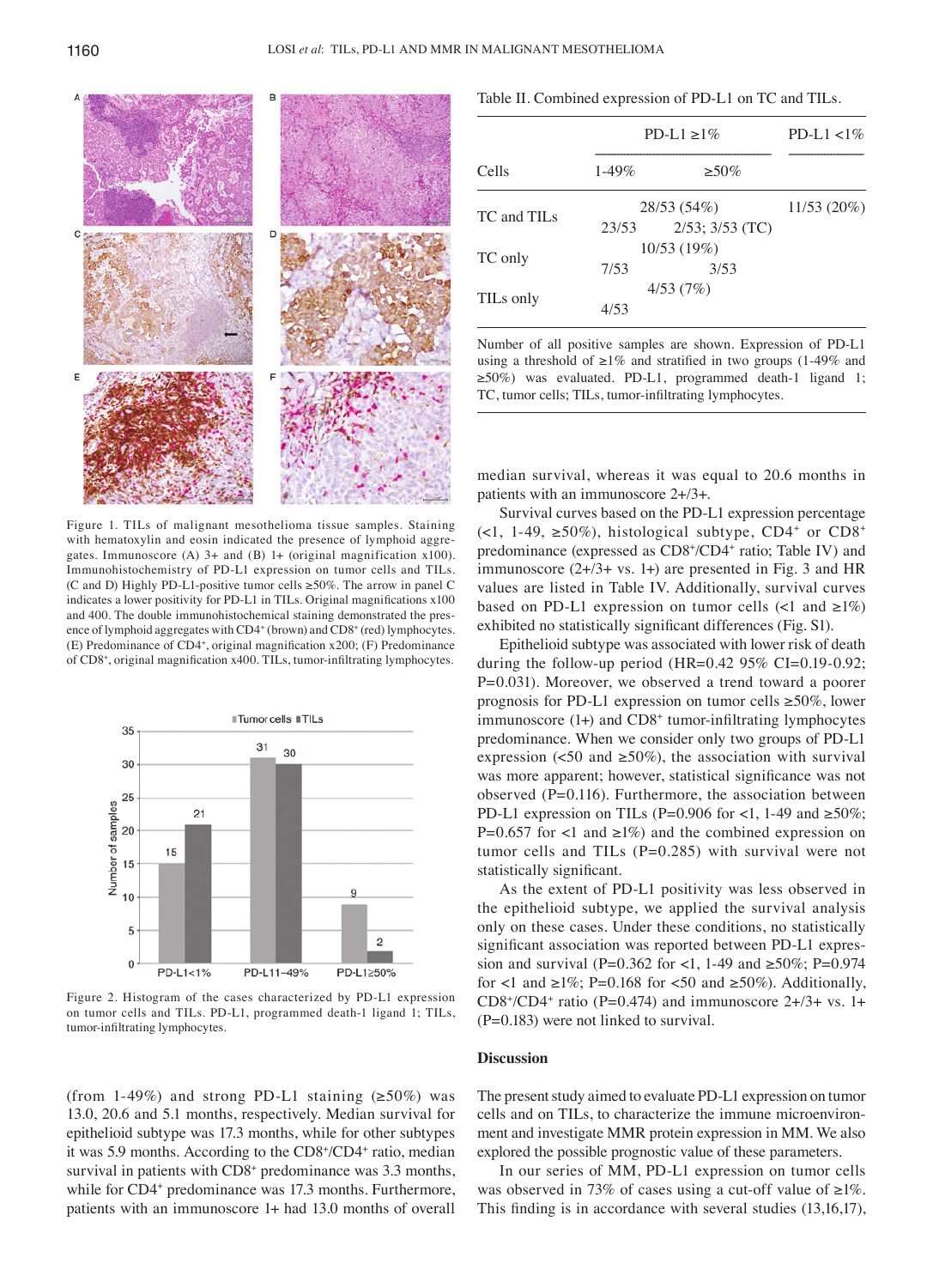|                  |                      |               | $CD8+/CD4+$    |            |             |           |            |
|------------------|----------------------|---------------|----------------|------------|-------------|-----------|------------|
| PD-L1 expression | Number of            | Predominance  | Predominance   |            | Immunoscore |           |            |
| on tumor cells   | samples <sup>a</sup> | of $CD8^+(%)$ | of $CD4^+(\%)$ | P-value    | $1 + (\%)$  | $2+3+(%)$ | P-value    |
| $\geq 50\%$      | 8                    | 3(37.5)       | 5(62.5)        | $P=0.058b$ | 5(62.5)     | 3(37.5)   | $P=0.019b$ |
| $1-49\%$         | 31                   | 2(6.5)        | 29(93.5)       |            | 13(41.9)    | 18(58.1)  |            |
| $\leq 1\%$       | 14                   | 3(21.4)       | 11(78.6)       |            | 12(85.7)    | 2(14.3)   |            |
| Total            | 53                   | 8(15.1)       | 45(84.9)       |            | 30(56.7)    | 23(43.3)  |            |

Table III. Association between of PD-L1 expression on tumor cells and CD4<sup>+</sup> or CD8<sup>+</sup> predominance and immunoscore.

<sup>a</sup>In two cases of mesothelioma the immune infiltrate was not present. <sup>b</sup>As determined by a Fisher's exact test. PD-L1, programmed death-1 ligand.

|  |                   |  | Table IV. Univariate analysis of pathological variables on |  |
|--|-------------------|--|------------------------------------------------------------|--|
|  | overall survival. |  |                                                            |  |

|                                                              | Univariate Cox analysis |                                    |                |  |
|--------------------------------------------------------------|-------------------------|------------------------------------|----------------|--|
| Variables                                                    | HR.                     |                                    | 95 CI% P-value |  |
| PD-L1 expression on tumor cells                              |                         |                                    |                |  |
| ≥50 vs. <1%                                                  |                         | 1.58 0.57-4.39                     | 0.376          |  |
| 1-49 ys $\lt 1\%$                                            |                         | $0.70 \quad 0.32 - 1.53$           | 0.367          |  |
| Histological subtype                                         |                         |                                    |                |  |
| Epithelioid vs. Other                                        |                         | $0.42$ $0.19 - 0.92$ $0.19 - 0.92$ |                |  |
| $CD8*/CD4$ <sup>+</sup> Ratio                                |                         |                                    |                |  |
| $>1$ vs. $<1$                                                |                         | 1.96 0.68-5.67                     | 0.215          |  |
| Immunoscore                                                  |                         |                                    |                |  |
| $2+3+$ vs. 1+                                                |                         | $0.76$ $0.37-1.60$                 | 0.476          |  |
| CI, confidence interval; HR, hazard ratio; PD-L1, programmed |                         |                                    |                |  |

death-1 ligand.

which reported percentage from 54-68%, but differs from others (18-21), which revealed a lower percentage of positivity (from 20.7-41.8%). This is may be due to differences in sample size, antibodies and cut-off values, as well as patient heterogeneity among different studies. Of note, we reported an association between PD-L1 positivity and histotype. Furthermore, some studies have found lower PD-L1 expression in epithelioid subtype compared with other subtypes (15-18). PD-L1 on tumor cells was not always expressed simultaneously with PD-L1 on TILs as already reported (15,16,21) and in concordance with the findings in other tumor types (33).

PD-L1 expression has been correlated with worse prognosis but better response to anti-PD-1 antibodies in many cancer types, such as NSCLC (34-37). In MM, several studies have demonstrated that PD-L1 tumor cells expression was an independent factor for worse overall survival (16,18-21). Our results showed that PD-L1 expression does not appear to be significantly associated with survival despite a trend toward a poorer prognosis with PD‑L1 expression in ≥50% on tumor cells. The absence of a significant association with survival is in agreement with two recent studies, in which a specific antibody (SP142) (38) and four different antibodies were employed (17). This finding was observed even when we compared survival with PD-L1 expression on TILs, and with the combined expression of tumor cells and TILs. Therefore, the value of PD-L1 requires further investigation and standardization of its assessment is needed to improve clinical practice.

The predictive value of immunohistochemical screening concerning the response to anti-PD-L1 treatment for MM needs to be studied. Moreover, clinical practice may demand access to different PD-L1 antibodies matched with specific staining platforms and score criteria are required to apply a novel diagnostic tool. In addition, PD-L1 expression is a heterogeneous continuum in tumor cells that cannot be stated only as 'present' or 'absent'. The identification of a cut-off value for expression positivity based on immunohistochemistry remains a challenge at present. Also, the location of PD-L1 expression should be considered; it is presumed that membranous expression of PD-L1 may be the most relevant as PD-1 mediates downstream signaling cascades only when it has been ligated (39). Pathologists, oncologists and scientists should work together in order to develop guidelines to apply in this new field of cancer treatment.

The role of the tumor immune microenvironment in neoplastic progression is supported by a large body of evidence (40). In our series of MM, we found in less than half of cases (23/53), a higher degree of lymphocytic infiltration (expressed as immunoscore  $2+(3+)$  which was significantly associated to an intermediate level of PD-L1 expression. In the majority of cases (85%), immune cell infiltration was characterized by CD4<sup>+</sup> predominance independently of PD-L1 expression, while a predominance of CD8<sup>+</sup> was detected only in 15% of mesotheliomas. Our data showed a trend toward a poorer prognosis with lower immunoscore (1+) and CD8+ TIL predominance. These findings are in line with recent literature data: CD4+ TILs are associated with better prognosis; MM cases characterized by higher CD8+ T lymphocyte expression and a lower CD4/CD8-positive ratio achieve worse survival (13,16,20). In contrast, a favorable prognostic value of high levels of TILs in several tumors have been reported (41-43) and also in MM (44,45). However, as their true biological role in suppressing and promoting tumor growth is governed by a variety of positive and negative T-cell factors, as well as the PD/PD-L1 pathway, further investigation is needed.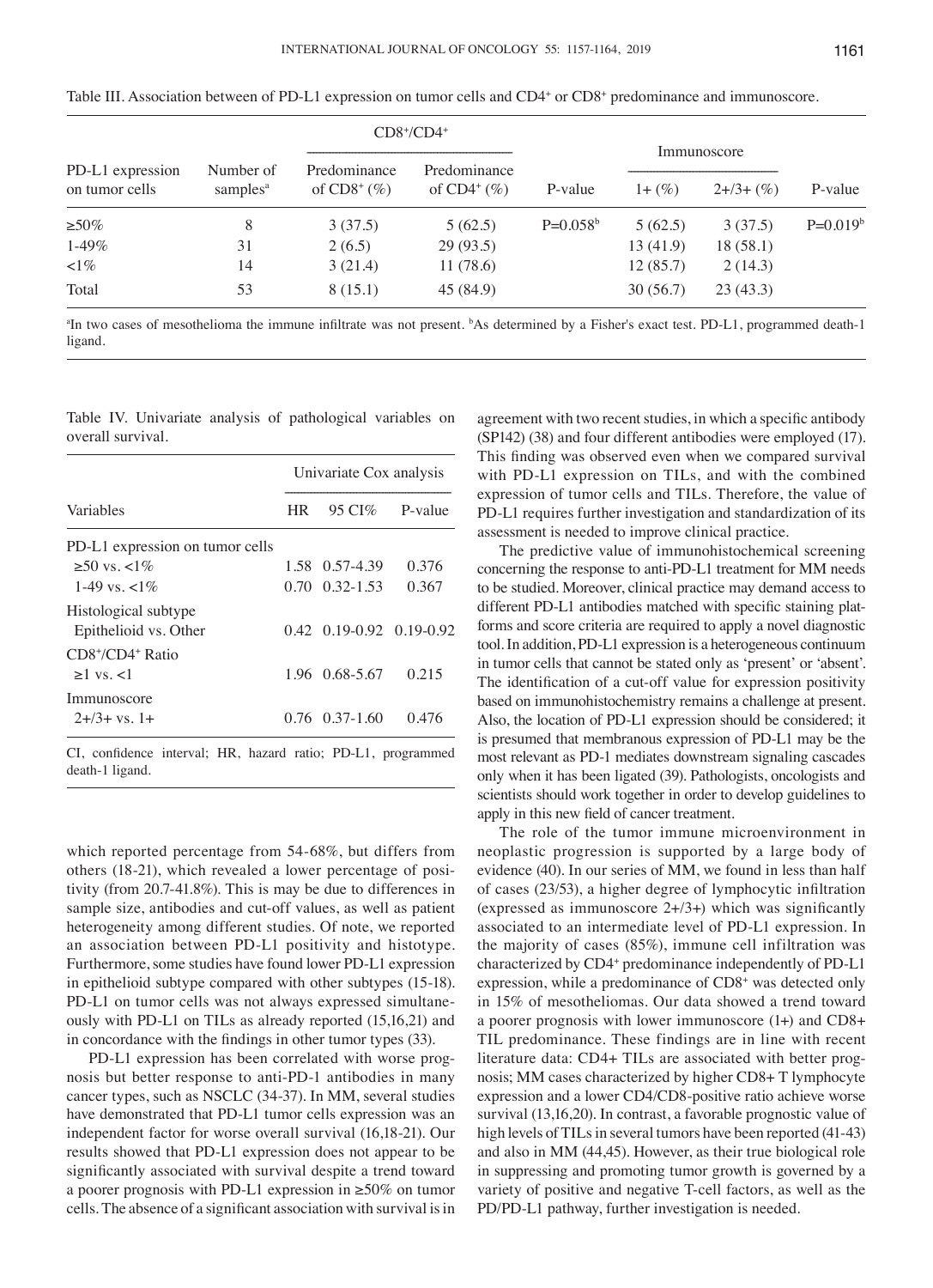

Figure 3. Kaplan-Meier survival curves. Analysis was conducted bases on (A) PD-L1 expression; (B) histological subtypes; (C) CD4+ and CD8+ T lymphocytes predominance, and (D) immunoscore (1+ vs. 2+/3+). PD-L1, programmed death-1 ligand 1.

The role of MMR in the neoplastic process is well established for several tumors (24). MMR-deficiency might be taken into consideration in order to identify those patients who may benefit from PD-1 pathway blockade. Some studies have reported a contradictory relationship between mutational burden and treatment response (25,27), but further study is required. A recent report examined this in MM (46), and revealed a very low frequency (1.8%) of MMR deficiency. In our study, none of the examined MM samples presented loss of expression of the proteins codified by the four genes (*MLH1, MSH2, MSH6* and *PMS2)*. Taken together, these data suggest that the MMR pathway is less involved in the pathogenesis of mesothelioma. Other mechanisms should be investigated to understand the response to ICI.

In conclusion, in our series of 55 MM samples, we reported that the epithelioid subtype is an independent factor of better prognosis as previously reported in the literature. The other immunological parameters, including PD-L1, immunoscore and predominance of CD8+ TIL, were not significantly associated with survival, although we observed a trend toward a poorer prognosis for increased PD-L1 expression on tumor cells, lower immunoscore (1+) and CD8+ TIL predominance. However, we highlight the importance of the tumor immune microenvironment and the standardization of immunohistochemical techniques for PD-L1 assessment in order to obtain comparable results to improve understanding of the pathogenesis of this very aggressive neoplasia.

We reported a case series in which the immunological parameters analyzed may provide insight into the prognostic aspects of the disease. Investigation should also be conducted in a clinical setting with patients receiving immunotherapy to validate the predictive value of these parameters. Firstly, it would be important for pathologists and oncologists to work together to develop homogeneous guidelines for this new field of cancer treatment.

## **Acknowledgements**

Not applicable.

## **Funding**

No funding was received.

#### **Availability of data and materials**

All data generated or analyzed during this study are included in this published article.

### **Authors' contributions**

LL and AM contributed to the conception of the study. FBer, GG, CB, FBar, SC obtained the clinical data. LL and GG wrote the manuscript and analyzed the data. FBan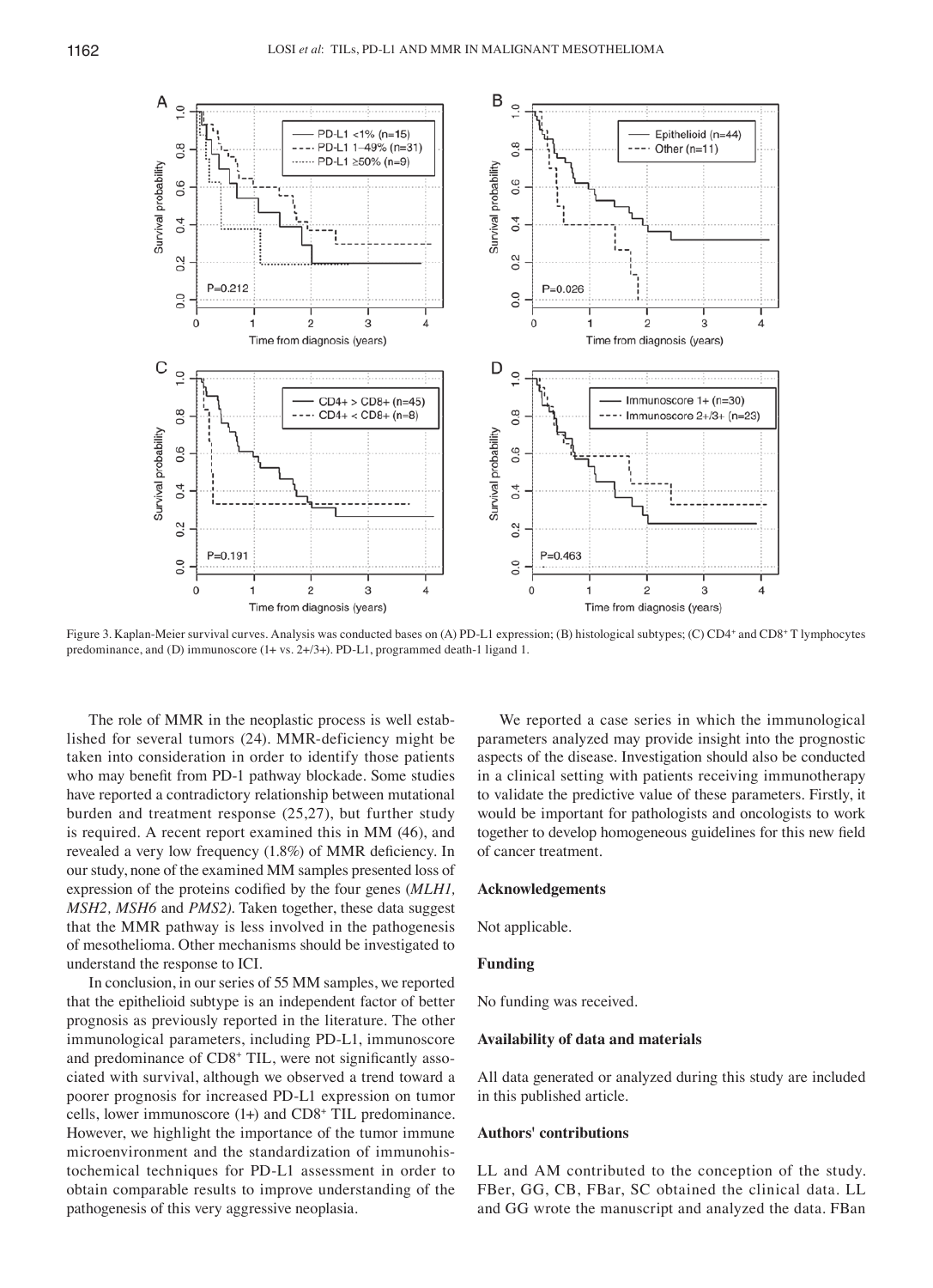performed statistical analysis. LF performed immunohistochemical analysis. LB and AA obtained histological samples. LL, AA and LS interpreted the immunohistochemical results. All authors read and approved the final version of the manuscript.

#### **Ethical approval and consent to participate**

This study was approved by the Ethical Committee of the Azienda Ospedaliero-Universitaria of Modena (393/17).

#### **Patient consent for publication**

Not applicable.

## **Competing interests**

The authors declare that they have no competing interests.

#### **References**

- 1. Merlo DF, Bruzzone M, Bruzzi P, Garrone E, Puntoni R, Maiorana L and Ceppi M: Mortality among workers exposed to asbestos at the shipyard of Genoa, Italy: A 55 years follow-up. Environ Health  $17:94, 2018$ .
- 2. Ferrante D, Chellini E, Merler E, Pavone V, Silvestri S, Miligi L, Gorini G, Bressan V, Girardi P, Ancona L, *et al*: Italian pool of asbestos workers cohorts: Mortality trends of asbestos-related neoplasms after long time since first exposure. Occup Environ Med 74: 887-898, 2017.
- 3. Alley EW, Lopez J, Santoro A, Morosky A, Saraf S, Piperdi B and van Brummelen E: Clinical safety and activity of pembrolizumab in patients with malignant pleural mesothelioma (KEYNOTE-028): Preliminary results from a non-randomised, open-label, phase 1b trial. Lancet Oncol 18: 623-630, 2017.
- 4. Travis WD, Brambilla E, Burke AP, Marx A and Nicholson AG: WHO classification of tumours of the Lung, Pleura, Thymus and Heart. In: WHO Press. WHO Classification of Tumors, Volume 7. 4th edition. Lyon, France, 2015.
- 5. Hegmans JP, Hemmes A, Hammad H, Boon L, Hoogsteden HC and Lambrecht BN: Mesothelioma environment comprises cytokines and T-regulatory cells that suppress immune responses. Eur Respir J 27: 1086-1095, 2006.
- 6. Anraku M, Cunningham KS, Yun Z, Tsao MS, Zhang L, Keshavjee S, Johnston MR and de Perrot M: Impact of tumor‑infiltrating T cells on survival in patients with malignant pleural mesothelioma. J Thorac Cardiovasc Surg 135: 823-829, 2008.
- 7. Chen DS and Mellman I: Oncology meets immunology: The cancer-immunity cycle. Immunity 39: 1-10, 2013.
- 8. Freeman GJ, Long AJ, Iwai Y, Bourque K, Chernova T, Nishimura H, Fitz LJ, Malenkovich N, Okazaki T, Byrne MC, *et al*: Engagement of the PD-1 immunoinhibitory receptor by a novel B7 family member leads to negative regulation of lymphocyte activation. J Exp Med 192: 1027-1034, 2000.
- 9. Keir ME, Francisco LM and Sharpe AH: PD-1 and its ligands in T-cell immunity. Curr Opin Immunol 19: 309-314, 2007.
- 10. Francisco LM, Salinas VH, Brown KE, Vanguri VK, Freeman GJ, Kuchroo VK and Sharpe AH: PD-L1 regulates the development, maintenance, and function of induced regulatory T cells. J Exp Med 206: 3015-3029, 2009.
- 11. Teng F, Meng X, Kong L and Yu J: Progress and challenges of predictive biomarkers of anti PD-1/PD-L1 immunotherapy: A systematic review. Cancer Lett 414: 166-173, 2018.
- 12. Dong H, Strome SE, Salomao DR, Tamura H, Hirano F, Files DB, Roche PC, Lu J, Zhu G, Tamada K, *et al*: Tumor-associated B7-H1 promotes T-cell apoptosis: A potential mechanism of immune evasion. Nat Med 8: 793-800, 2002.
- 13. Marcq E, Pauwels P, Van Meerbeeck JP and Smits EL: Targeting immune checkpoints: New opportunity for mesothelioma treatment? Cancer Treat Rev 41: 914-924, 2015.
- 14. Hassan R, Thomas A, Patel MR, Nemunaitis JJ, Bennouna J, Powderly JD, Taylor MH, Dowlati A, Chen F, Leach J, *et al*: Avelumab (MSB0010718C; anti-PD-L1) in patients with advanced unresectable mesothelioma from the JAVELIN solid tumor phase Ib trial: Safety, clinical activity, and PD-L1 expression. J Clin Oncol 34 (15 Suppl): S8503-S8503, 2016.
- 15. Marcq E, Siozopoulou V, de Waele J, van Audenaerde J, Zwaenepoel K, Santemans E, Heins N, Pauwels P, van Meerbeeck JP and Smits EL: Prognostic and predictive aspects of the tumor immune microenvironment and immune checkpoints in malignant pleural mesothelioma. Oncoimmunology 6: e1261241, 2016.
- 16. Pasello G, Zago G, Lunardi F, Urso L, Kern I, Vlacic G, Grosso F, Mencoboni M, Ceresoli GL, Schiavon M, *et al*: Malignant pleural mesothelioma immune microenvironment and checkpoint expression: Correlation with clinical-pathological features and intratumor heterogeneity over time. Ann Oncol 29: 1258-1265, 2018.
- 17. Watanabe T, Okuda K, Murase T, Moriyama S, Haneda H, Kawano O, Yokota K, Sakane T, Oda R, Inagaki H and Nakanishi R: Four immunohistochemical assays to measure the PD-L1 expression in malignant pleural mesothelioma. Oncotarget 9: 20769-20780, 2018.
- 18. Mansfield AS, Roden AC, Peikert T, Sheinin YM, Harrington SM, Krco CJ, Dong H and Kwon EC: B7-H1 expression in malignant pleural mesothelioma is associated with sarcomatoid histology and poor prognosis. J Thorac Oncol 9: 1036-1040, 2014.
- 19. Cedrés S, Ponce-Aix S, Zugazagoitia J, Sansano I, Enguita A, Navarro-Mendivii A, Martinez-Marti A, Martinez P and Felip E: Analysis of expression of programmed cell death 1 ligand 1 (PD-L1) in malignant pleural mesothelioma (MPM). PLoS One 10: e0121071, 2015.
- 20. Thapa B, Salcedo A, Lin X, Walkiewicz M, Murone C, Ameratunga M, Asadi K, Deb S, Barnett SA, Knight S, *et al*: The immune microenvironment, genome-wide copy number aberrations, and survival in mesothelioma. J Thorac Oncol 12: 850-859, 2017.
- 21. Combaz-Lair C, Galateau-Sallé F, McLeer-Florin A, Le Stang N, David-Boudet L, Duruisseaux M, Ferretti GR, Brambilla E, Lebecque S and Lantuejoul S: Immune biomarkers PD-1/PD-L1 and TLR3 in malignant pleural mesotheliomas. Hum Pathol 52: 9-18, 2016.
- 22. Burtness B, Harrington KJ, Greil R, Soulières D, Tahara M, De Castro G Jr, Psyrri A, Baste Rotllan N, Neupane PC, Bratland A, *et al*: KEYNOTE-048: Phase 3 study of first-line pembrolizumab (P) for recurrent/metastatic head and neck squamous cell carcinoma (R/M HNSCC). Presented at ESMO Congress, Munich, 2018.
- 23. Minnema-Luiting J, Vroman H, Aerts J and Cornelissen R: Heterogeneity in immune cell content in malignant pleural mesothelioma. Int J Mol Sci 19: pii: E1041, 2018.
- 24. Baretti M and Le DT: DNA mismatch repair in cancer. Pharmacol Ther 189: 45-62, 2018.
- 25. Dudley JC, Lin MT, Le DT and Eshleman JR: Microsatellite instability as a biomarker for PD-1 blockade. Clin Cancer Res 22: 813-820, 2016.
- 26. Cohen R, Pellat A, Boussion H, Svrcek M, Lopez-Trabada D, Troudilloud I, Afchain P and André T: Immunotherapy and metastatic colorectal cancers with microsatellite instability or mismatch repair deficiency. Bull Cancer 106: 137‑142, 2019.
- 27. Le DT, Durham JN, Smith KN, Wang H, Bartlett BR, Aulakh LK, Lu S, Kemberling H, Wilt C, Luber BS, *et al*: Mismatch repair deficiency predicts response of solid tumors to PD‑1 blockade. Science 357: 409-413, 2017.
- 28. Chalmers ZR, Connelly CF, Fabrizio D, Gay L, Ali SM, Ennis R, Schrock A, Campbell B, Shlien A, Chmielecki J, *et al*: Analysis of 100,000 human cancer genomes reveals the landscape of tumor mutational burden. Genome Med 9: 34, 2017.
- 29. Ponti G, Losi L, Martorana D, Priola M, Boni E, Pollio A, Neri TM and Seidenari S: Clinico‑pathological and biomolecular findings in Italian patients with multiple cutaneous neurofibromas. Hered Cancer Clin Pract 9: 6, 2011.
- 30. Neuman T, London M, Kania-Almog J, Litvin A, Zohar Y, Fridel L, Sandbank J, Barshak I and Vainer GW: A harmonization study for the use of 22C3 PD-L1 immunohistochemical staining on ventana's platform. J Thorac Oncol 11: 1863-1868, 2016.
- 31. Herbst RS, Baas P, Kim DW, Felip E, Pérez-Gracia JL, Han JY, Molina J, Kim JH, Arvis CD, Ahn MJ, *et al*: Pembrolizumab versus docetaxel for previously treated, PD-L1-positive, advanced non-small-cell lung cancer (KEYNOTE-010): A randomised controlled trial. Lancet 387: 1540-1550, 2016.